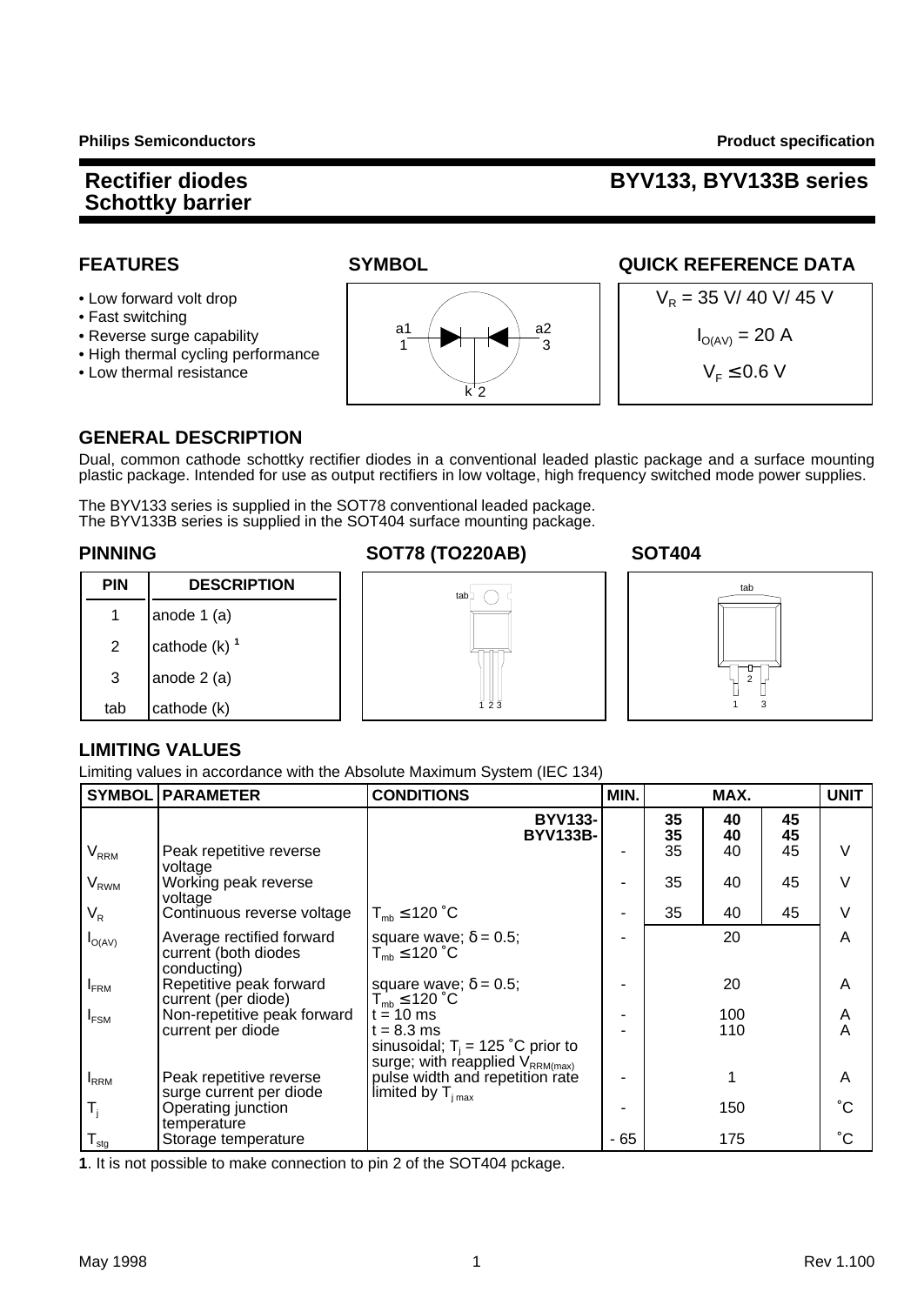# Rectifier diodes<br>Schottky barrier

### BYV133, BYV133B series

#### **THERMAL RESISTANCES**

|                                 | <b>SYMBOL PARAMETER</b>                                                                        | <b>CONDITIONS</b>                                                                                                     | MIN. |               | TYP.   MAX.   UNIT |                          |
|---------------------------------|------------------------------------------------------------------------------------------------|-----------------------------------------------------------------------------------------------------------------------|------|---------------|--------------------|--------------------------|
| $R_{th\ j-mb}$<br>$R_{th\,j-a}$ | Thermal resistance junction<br>to mounting base<br>Thermal resistance junction<br>I to ambient | per diode<br>both diodes<br>SOT78 package in free air<br>SOT404 package, pcb mounted, minimum<br>footprint, FR4 board |      | ٠<br>60<br>50 | 2.6<br>1.6         | K/W<br>K/W<br>K/W<br>K/W |

#### **ELECTRICAL CHARACTERISTICS**

 $T_j$  = 25  $^{\circ}$ C unless otherwise specified

|                           | <b>SYMBOL PARAMETER</b>                  | <b>CONDITIONS</b>                                                                                   | MIN. | TYP.        | MAX.        | <b>UNIT</b> |
|---------------------------|------------------------------------------|-----------------------------------------------------------------------------------------------------|------|-------------|-------------|-------------|
| V⊧                        | Forward voltage per diode                | $II_F = 7$ A; T <sub>j</sub> = 125 <sup>°</sup> C                                                   |      | 0.5         | 0.6         | V           |
| $\mathbf{I}_{\mathsf{R}}$ | Reverse current per diode                | $I_{E} = 20 A$<br>$V_R = V_{RWM}$                                                                   |      | 0.84<br>0.1 | 0.94<br>0.8 | V<br>mA     |
| $C_{d}$                   | <b>Junction capacitance per</b><br>diode | $V_R = V_{RWM}$ ; T <sub>j</sub> = 100°C<br>$V_R = 5 V$ ; f = 1 MHz, T <sub>i</sub> = 25°C to 125°C |      | 10<br>210   | 15          | mA<br>pF    |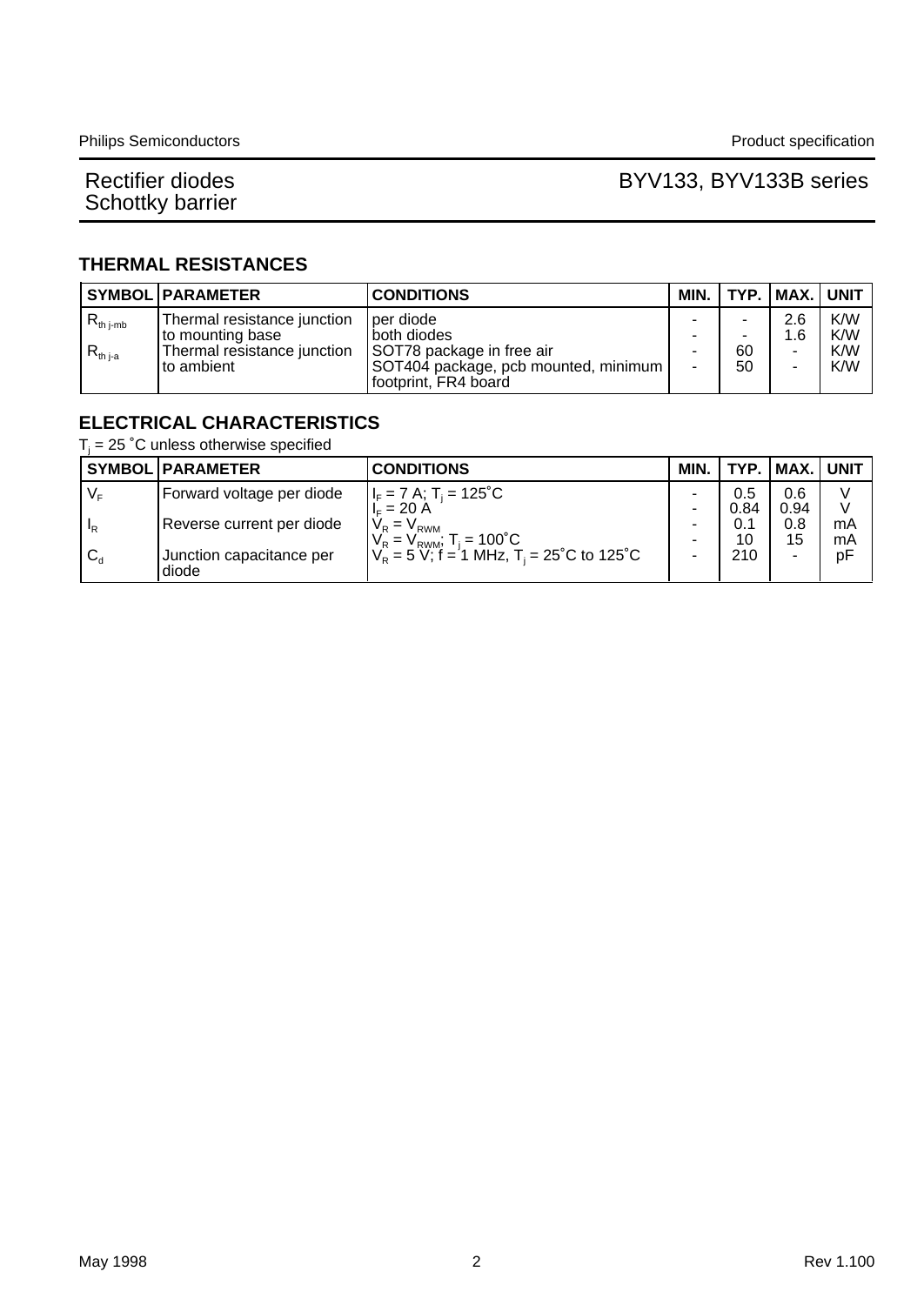#### Rectifier diodes BYV133, BYV133B series Schottky barrier

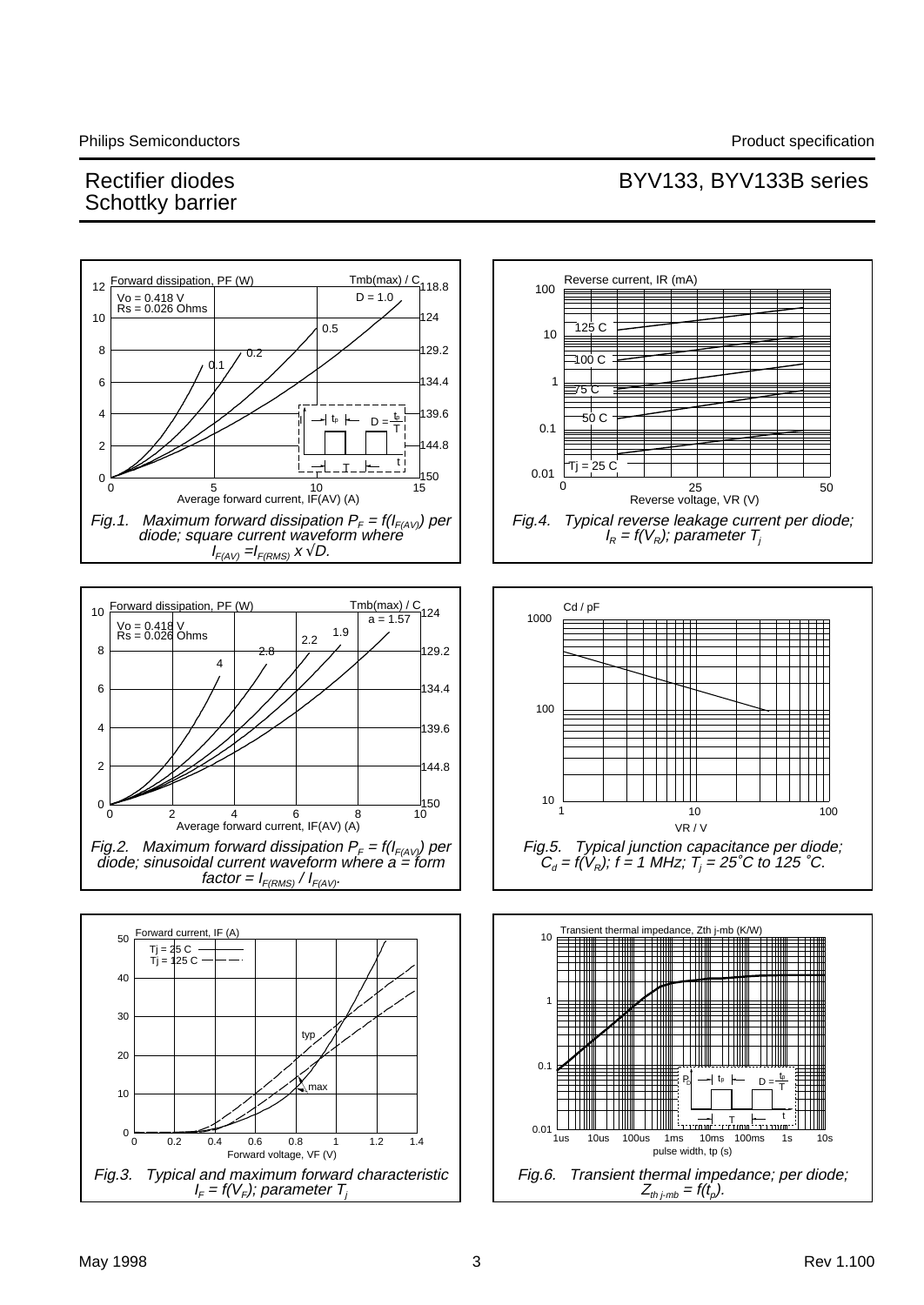### Rectifier diodes **BYV133, BYV133B** series

#### **MECHANICAL DATA**



#### **Notes**

1. Refer to mounting instructions for SOT78 (TO220) envelopes.

<sup>2.</sup> Epoxy meets UL94 V0 at 1/8".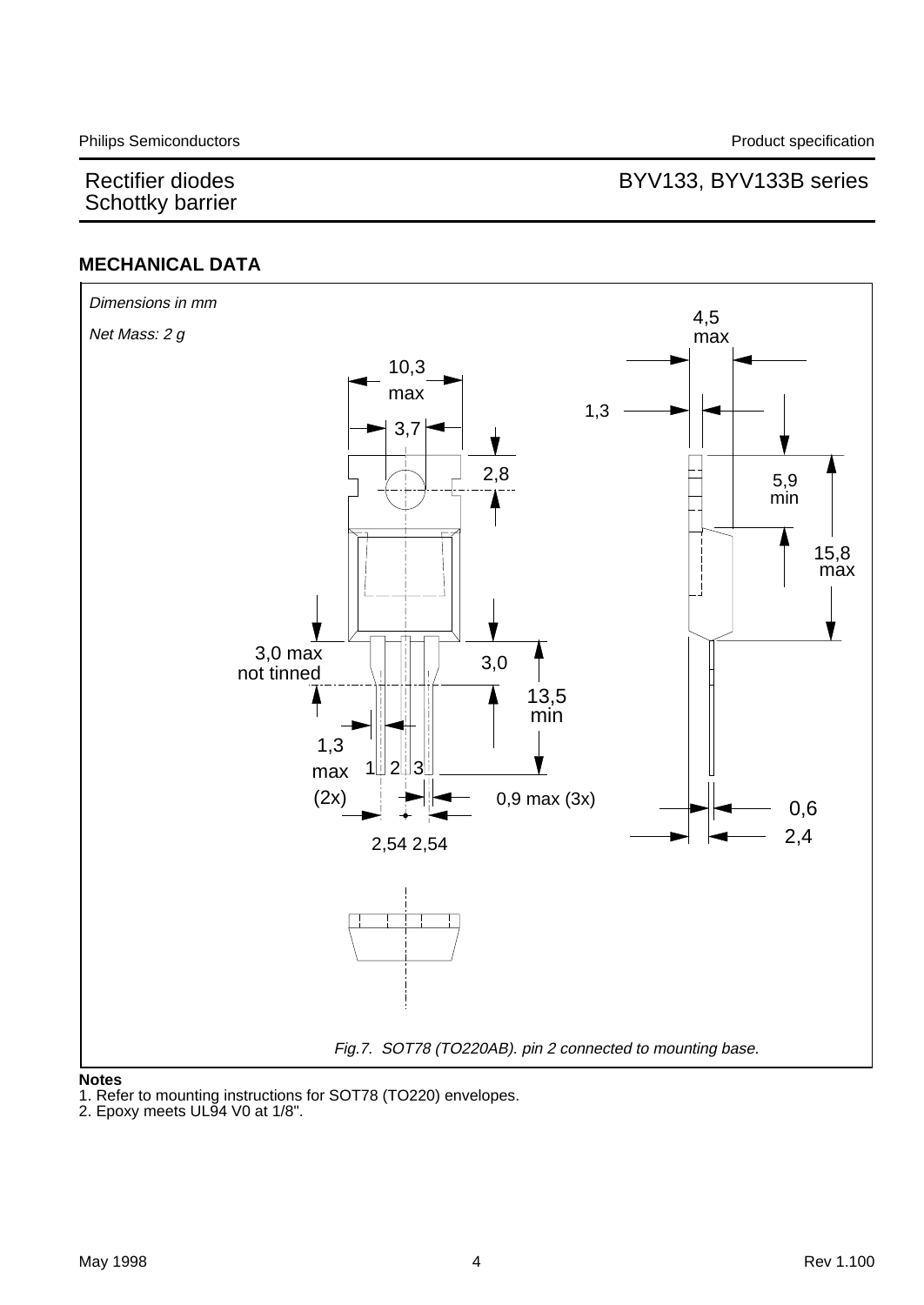### Rectifier diodes **BYV133, BYV133B** series

#### **MECHANICAL DATA**



#### **MOUNTING INSTRUCTIONS**



1. Plastic meets UL94 V0 at 1/8".